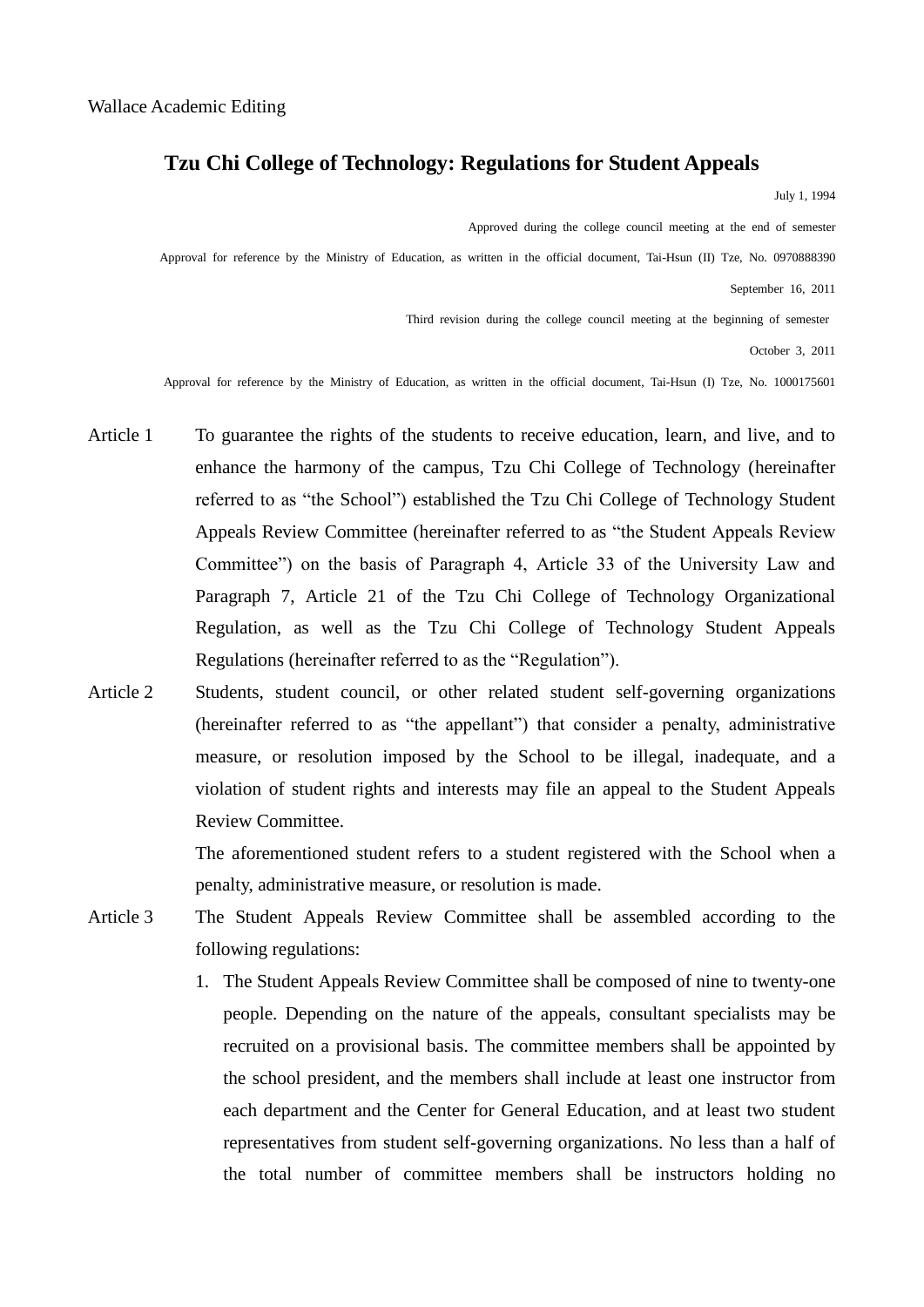concurrent administrative positions, and more than one-third of the total number of committee members shall be of the same sex.

- 2. The committee members shall include specialists in law, education, and psychology.
- 3. The Student Merit and Penalty Committee members or personnel who are in charge of investigating or imposing resolutions regarding the merit and penalty of students may not serve as Student Appeals Review Committee members.
- 4. In the Student Appeals Review Committee, one chairperson shall be elected by committee member vote. The committee member serves for a term of one year and can be reelected. However, the term for the recruited specialist is based on the appeal session.
- 5. The executive secretary for the Student Appeals Review Committee shall be assumed by the director of the Office of Humanities.
- Article 4 All Student Appeals Review Committee members shall be recruited without remunerations; however, transportation and attendance fees for personnel from outside the school shall be provided.
- Article 5 The Student Appeals Review Committee meetings shall not commence without the attendance of two-thirds of the members. The resolution regarding the review decision report must be agreed upon by two-thirds of the attending committee members; resolutions for other matters shall be reached through the consent of half of the attending committee members. The members shall attend meetings personally and may, on their behalf, appoint or entrust other people to attend the meetings.
- Article 6 Any Student Appeal Review Committee member who has conflicting interests with the appeal or the appellant shall voluntarily avoid reviewing the case. Before the review, the appellant may file a motion requiring such members to recuse themselves from the review hearing.

The committee shall develop resolutions regarding the aforementioned recusal motion.

- Article 7 Concerning the student merit and penalty notification letter or other related measures regarding the rights of students and any student council or other related student self-governing organizations, the School shall append the deadline and procedures for submitting appeals.
- Article 8 The appellant shall propose the appeal to the executive secretary of the Student Appeals Review Committee by providing pertinent information in writing and appending relevant documents. Should the appellant encounter special incidents, he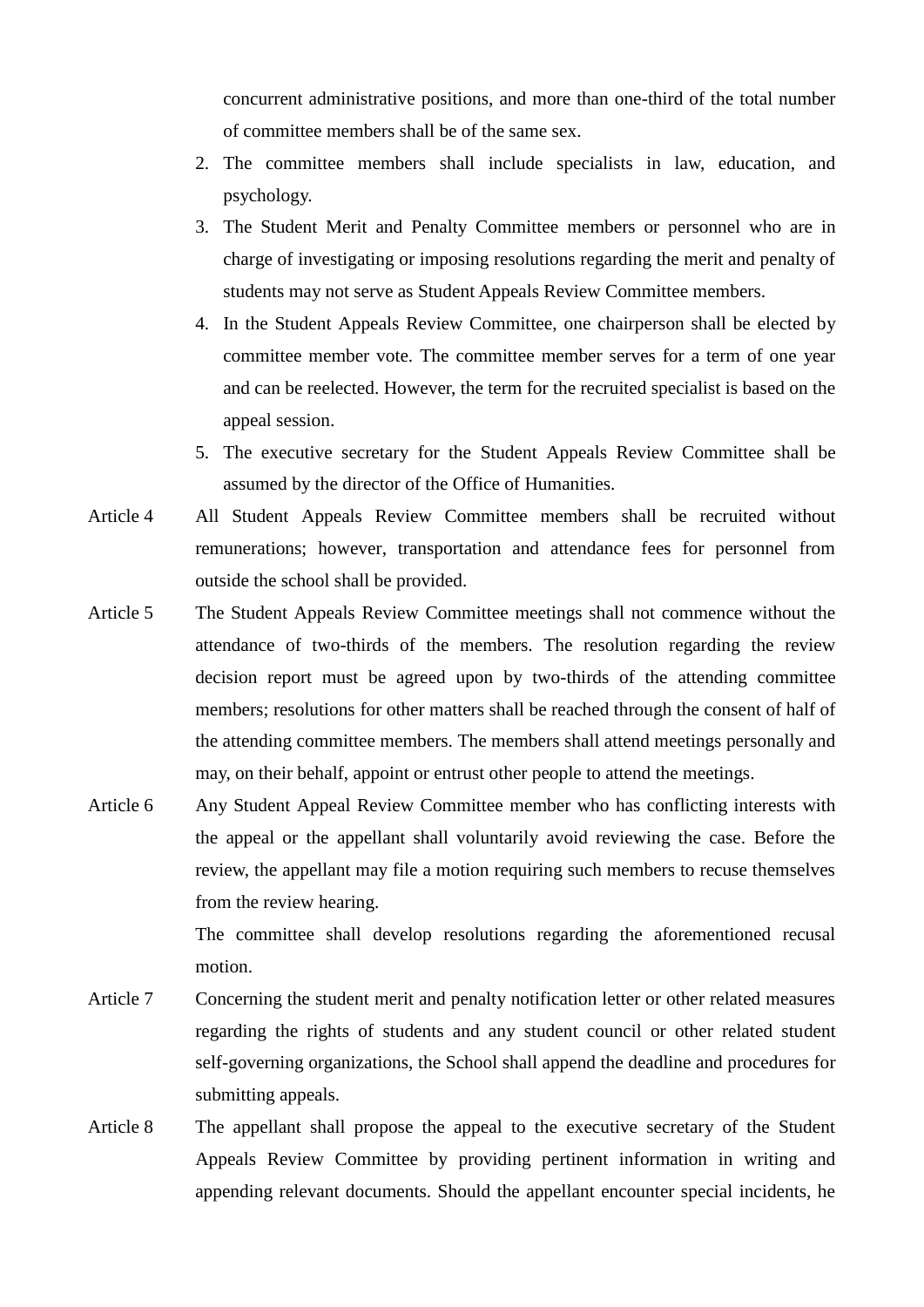or she may, in person, report the matter to the personnel in charge of receiving appeals. Once the case is filed as a written document, the document shall be signed by the appellant.

The appellant may appeal only once for the same case to the School.

- Article 9 Appellants who refuse to accept a penalty, administrative measure, or resolution imposed by the School may file an appeal by submitting documents to the Student Appeals Review Committee within 30 days (including weekends and national holidays) after receiving notification of such penalty, administrative measure, or resolution. Should the appellant miss the submission deadline because of a force majeure, he or she may submit the reasons for the delay in writing within 10 days after the force majeure to the Student Appeals Review Committee to seek permission for a late appeal. However, a late appeal exceeding one year after the deadline shall not be accepted.
- Article 10 The Student Appeals Review Committee shall complete the review within 30 days beginning from the day of receiving the written appeal. If necessary, the review time may be extended once for a period not exceeding two months, and the appellant shall be notified of such extension. However, no extension shall be granted for appeals involving academic dismissal, expulsion, or similar disciplinary sanctions. Should the committee deem the written appeal to not satisfy regulations but be revisable, the committee shall notify the appellant to resubmit a revised written appeal within seven days. The review period shall exclude the resubmission time.
- Article 11 During the appeal review, the Student Appeals Review Committee may organize an investigation panel for the case according to the resolution made by the committee. In principle, the panel shall consist of three to five members.
- Article 12 After filing the appeal, the appellant may withdraw the appeal before the review decision report is completed.
- Article 13 Once an appeal is filed, the appellant who initiates a petition or lawsuit regarding the case or its associated matters shall instantly notify the School in writing, and the School shall then notify the Student Appeals Review Committee. Should the committee be informed of the aforementioned incident or become aware of the aforementioned situation through its administrative power, the committee shall stay the review process and notify the appellant in writing. Once the reason for the stay is abated, the committee shall resume the review process and notify the appellant in writing. In addition, should the whole or partial review decision for the appeal be subjected to determination by the aforementioned petition or lawsuit, the committee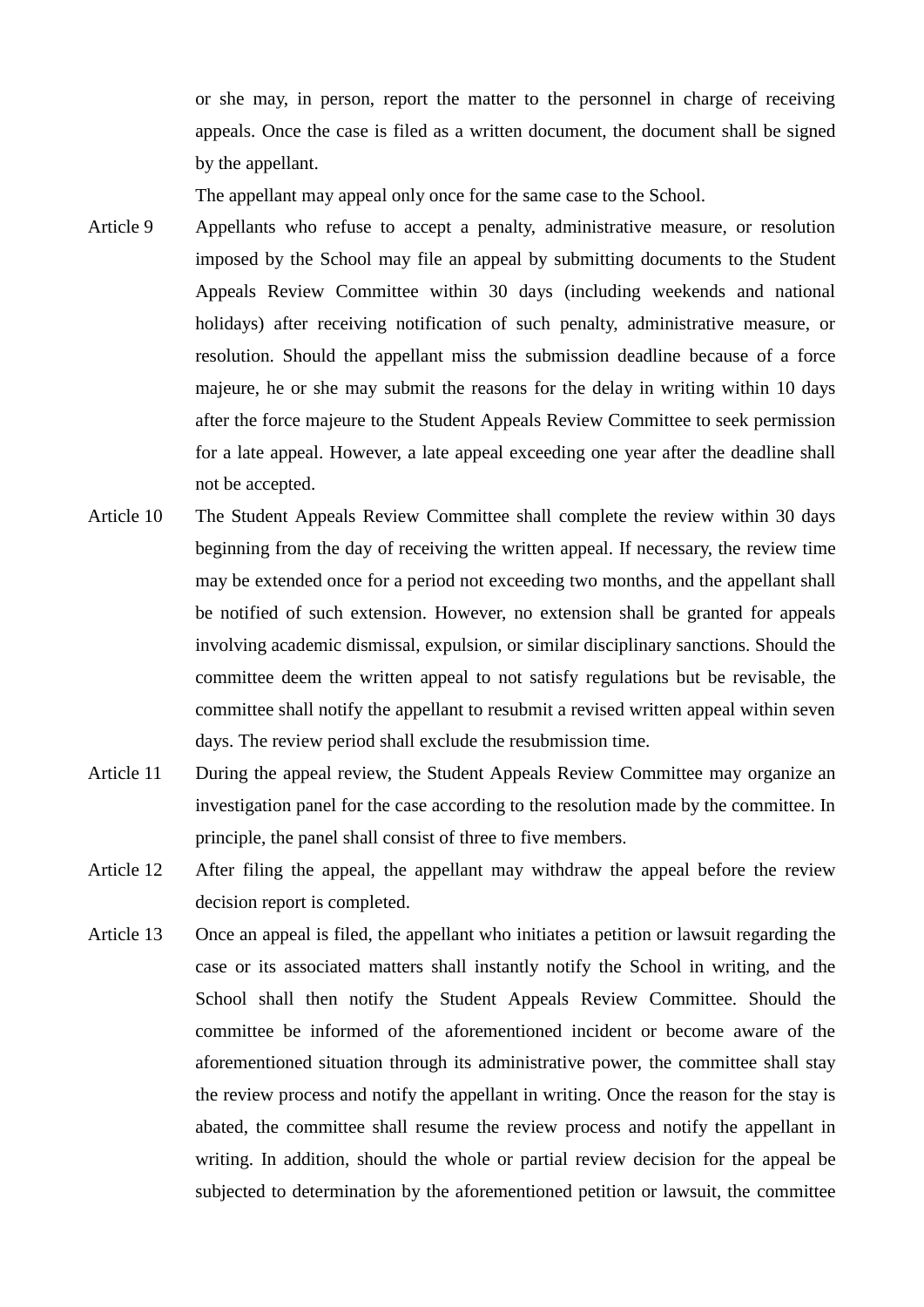shall stay the review process until the petition or lawsuit is completed and shall then notify the appellant in writing. Once the reason for the stay is abated, the committee shall resume the review process and notify the appellant in writing.

The two aforementioned regulations do not apply to appeals involving academic dismissal, expulsion, or other similar disciplinary sanctions.

- Article 14 In principle, the appeal review shall be a closed session. Regarding the review of the appeal, the appellant, representatives of the organization being appealed against, and relevant personnel shall be summoned to provide opinions or comment on the appeal.
- Article 15 Any review, voting process or result, and individual opinion made by the Student Appeals Review Committee members regarding the appeal shall be kept confidential.
- Article 16 Before a review decision regarding appeals on academic dismissal, expulsion, or similar disciplinary sanction is determined, the College may, on the basis of its administrative power or petition filed by the appellant in writing, allow the appellant to maintain his or her student status. After receiving the petition filed by appellants facing academic dismissal or expulsion, the School shall consult the Student Appeals Review Committee regarding its opinion and evaluation of the life and learning situation of the appellant; subsequently, the School shall respond to the petition in writing within seven days and clearly enumerate the rights and obligations related to maintaining a valid student status.
- Article 17 For appellants permitted to retain student status, as mentioned in the preceding provision, diplomas shall not be granted. All other matters pertaining to course enrollment, academic grade evaluation, and reward and penalty shall be the same as those for other students at the School.
- Article 18 The review decision report for the appeal shall contain the main body of and factual information and reasons for the resolution. An appeal that is dismissed shall also be made into a review report, with no entry of factual information required. The aforementioned review decision report should be created in accordance with Paragraph 1 of Article 21 and Article 22 of this Regulation, and shall provide the appellant with other remedies should the appellant be dissatisfied with the review decision of the appeal.
- Article 19 The review decision report for the appeal shall be submitted to the president for approval and subsequently sent to the appellant. When the review decision report is approved by the president, the organization that imposed the penalty, administrative measure, or resolution on the appellant shall be notified. Should the unit that imposed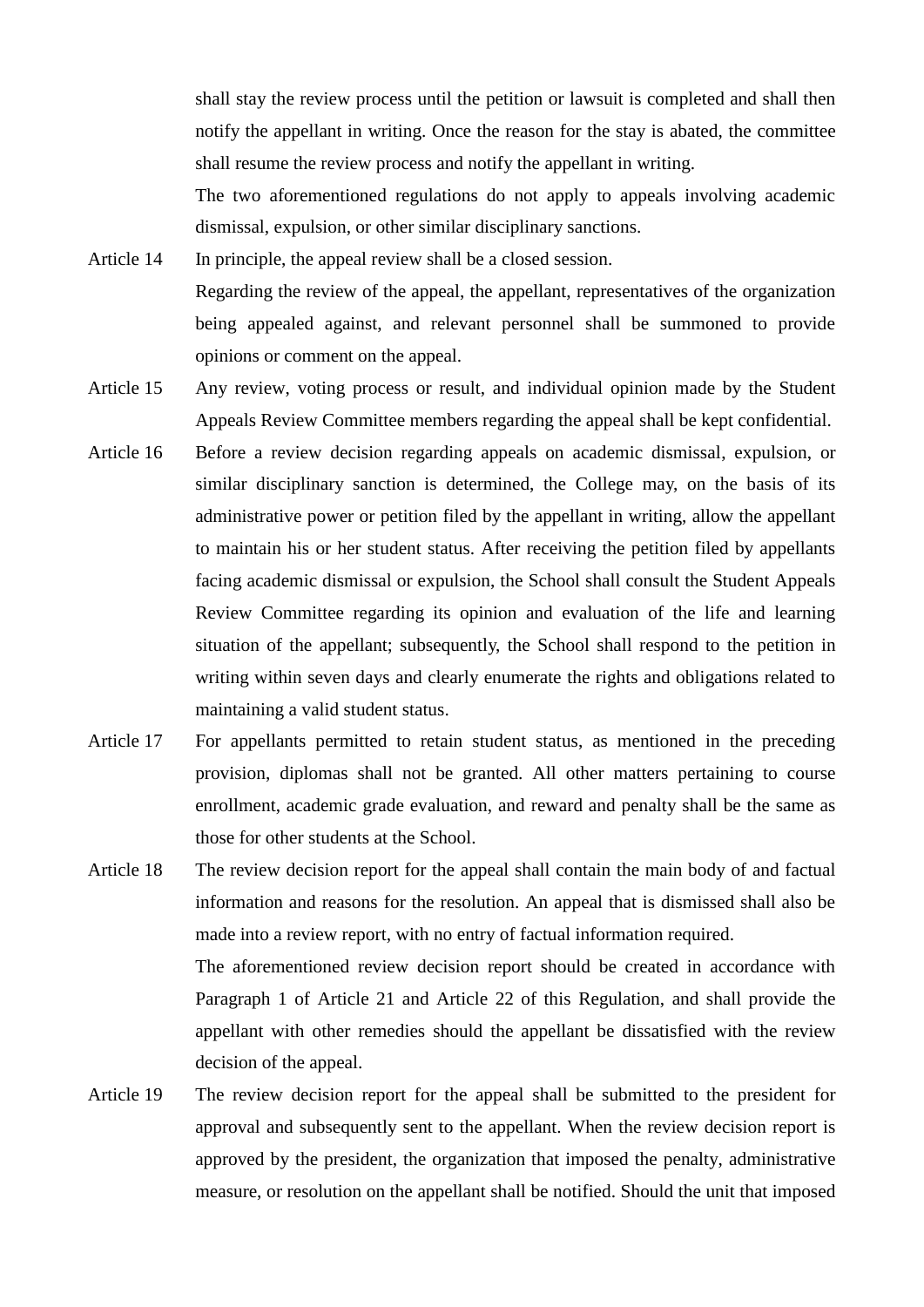the penalty, administrative measure, or resolution regard the review decision report as conflicting or difficult to follow, such unit shall, within the deadline of the related regulation, clearly present factual information and reasons in writing for submission to the president and notify the Student Appeals Review Committee. Should the president consider the report submitted by the unit reasonable, he or she may request the committee to review the appeal again. Such re-review shall be limited to once only.

- Article 20 Upon approval of the review decision, the School shall implement the review decision. Regarding appeals involving academic dismissal, expulsion, or similar disciplinary sanctions, the review decision that upholds the original penalty must adhere to the following regulations:
	- 1. The date of the end of study specified on the certificate of study shall be the date on which the original penalty was implemented for appellants.
	- 2. A credit certificate can be issued to appellants for the credits they earned from the courses taken during the appeal review period.
	- 3. The List of Eliminating Military Service Deferment Reasons for Students Withdrawing from Study shall be submitted to the military authorities within 30 days after the review decision is made.
	- 4. The standard for tuition refund shall comply with Article 8 of the College-Level and Above Regulations for Fees Charged to Students and Article 15 of the College-Level and Above Regulations for Tuition and Miscellaneous Fee Charges.
- Article 21 An appellant who is dissatisfied with the review decision of the appeal against an imposed administrative penalty may file an administrative appeal to the Ministry of Education (MOE) within 30 days after receiving the review decision report. Such an administrative appeal shall be attached with the review decision report made by the Student Appeals Review Committee and forwarded to the MOE by the School.

After the School receives the aforementioned administrative appeal from the appellant, the School shall submit the answer to the appellant forthwith and submit the necessary relevant documents to the MOE.

Should the appellant file an administrative appeal directly to the MOE instead of following the student appeals procedure at the School, the MOE shall return the case to the School and the case shall be managed according to the student appeals procedure of the School.

Article 22 Except for in the case of administrative sanctions imposed by the School, should an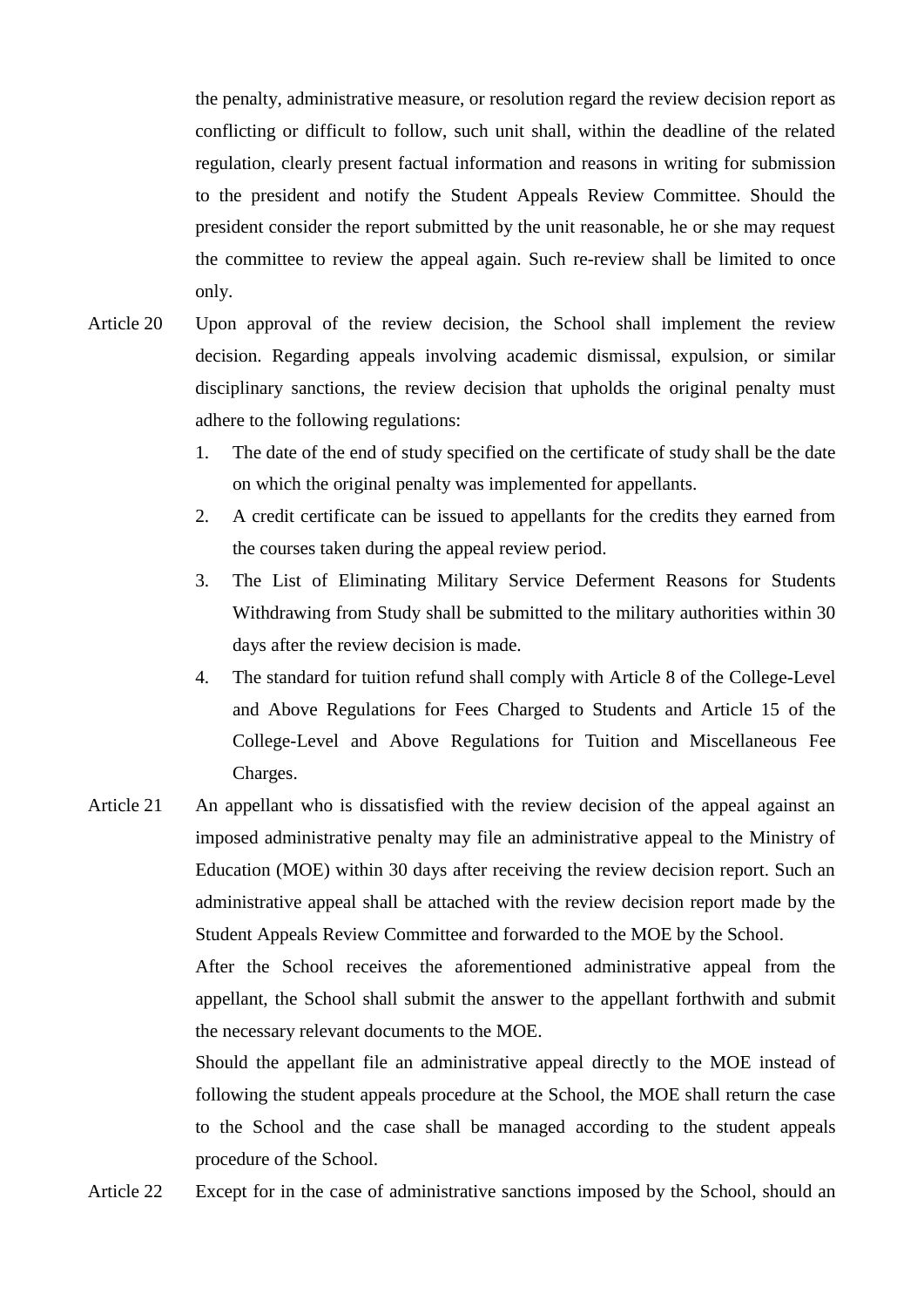appellant be dissatisfied with the review decision made by the Student Appeals Review Committee regarding an appeal against a penalty, measure, or resolution imposed by the School, the appellant may file a lawsuit in accordance with the nature of the case to seek remedies.

- Article 23 Should the results of an administrative appeal or administrative litigation cause the original penalty involving academic dismissal, expulsion, or similar disciplinary sanction imposed by the School to be revoked, the School shall provide counseling services with priority to appellants who cannot resume study in cases of special events. For a military draftee who is already in service and is thus unable to resume his study, the School shall retain his student status and provide counseling services to him, and he may resume study after completing his military service. The period of absence before the appellant may return to School shall be granted as a retroactive leave of absence.
- Article 24 The Student Appeals Regulation shall be incorporated into the student handbook to enable students to understand the functions of the appeal regulations. An appeal involving sexual assault, harassment, or bullying shall be investigated in accordance with Paragraph 2, Article 28 of the Gender Equity Education Act, and shall be managed by the Gender Equity Education Committee at the School in light of relevant regulations.
- Article 25 The Regulations for Student Appeals have been approved by the Tzu Chi College of Technology College Council Meeting and shall be implemented upon approval by the MOE. The same procedure shall apply for any amendments regarding the regulations.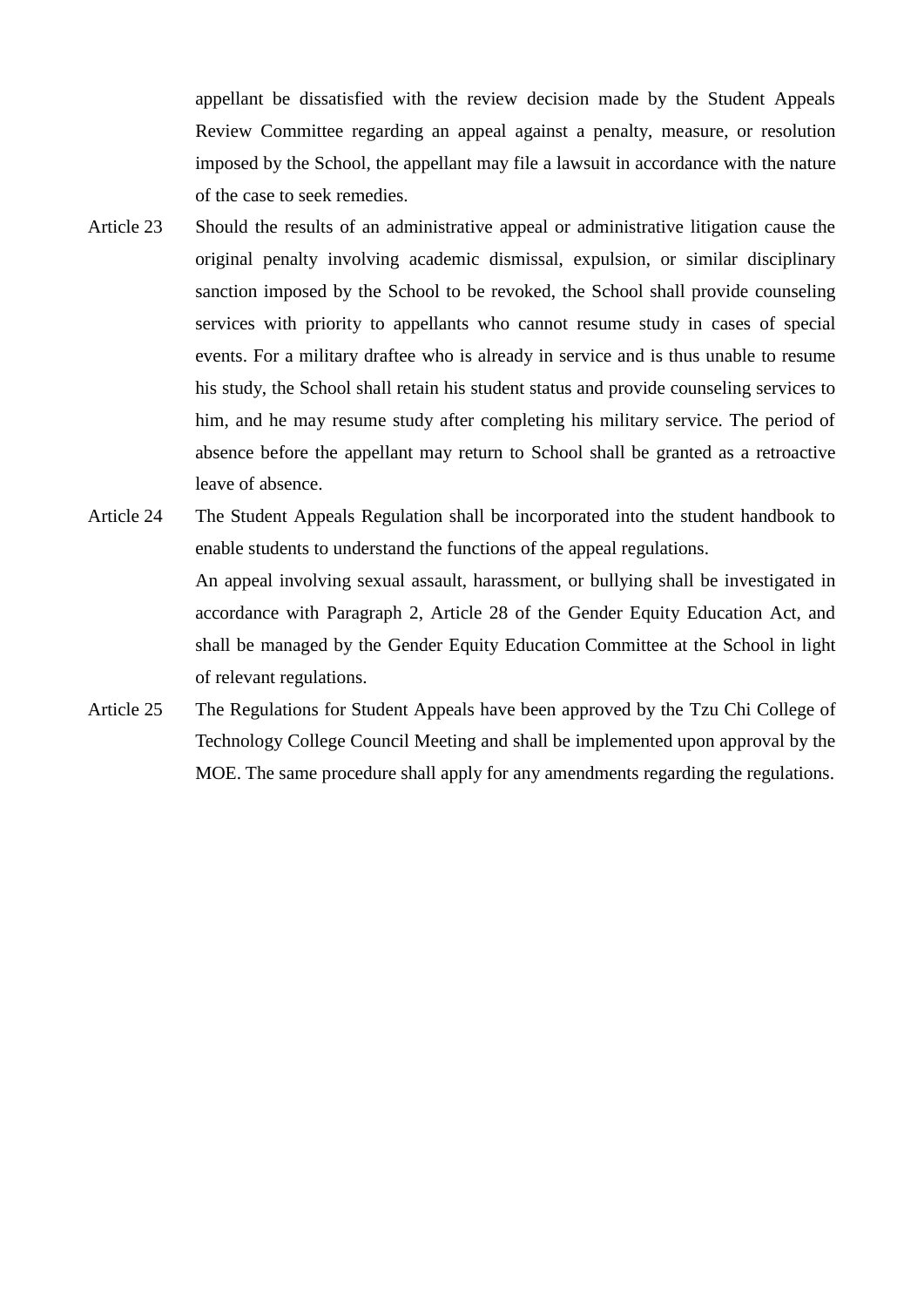## **Tzu Chi College of Technology: Flow Chart for Student Appeals Procedure 2015.05**